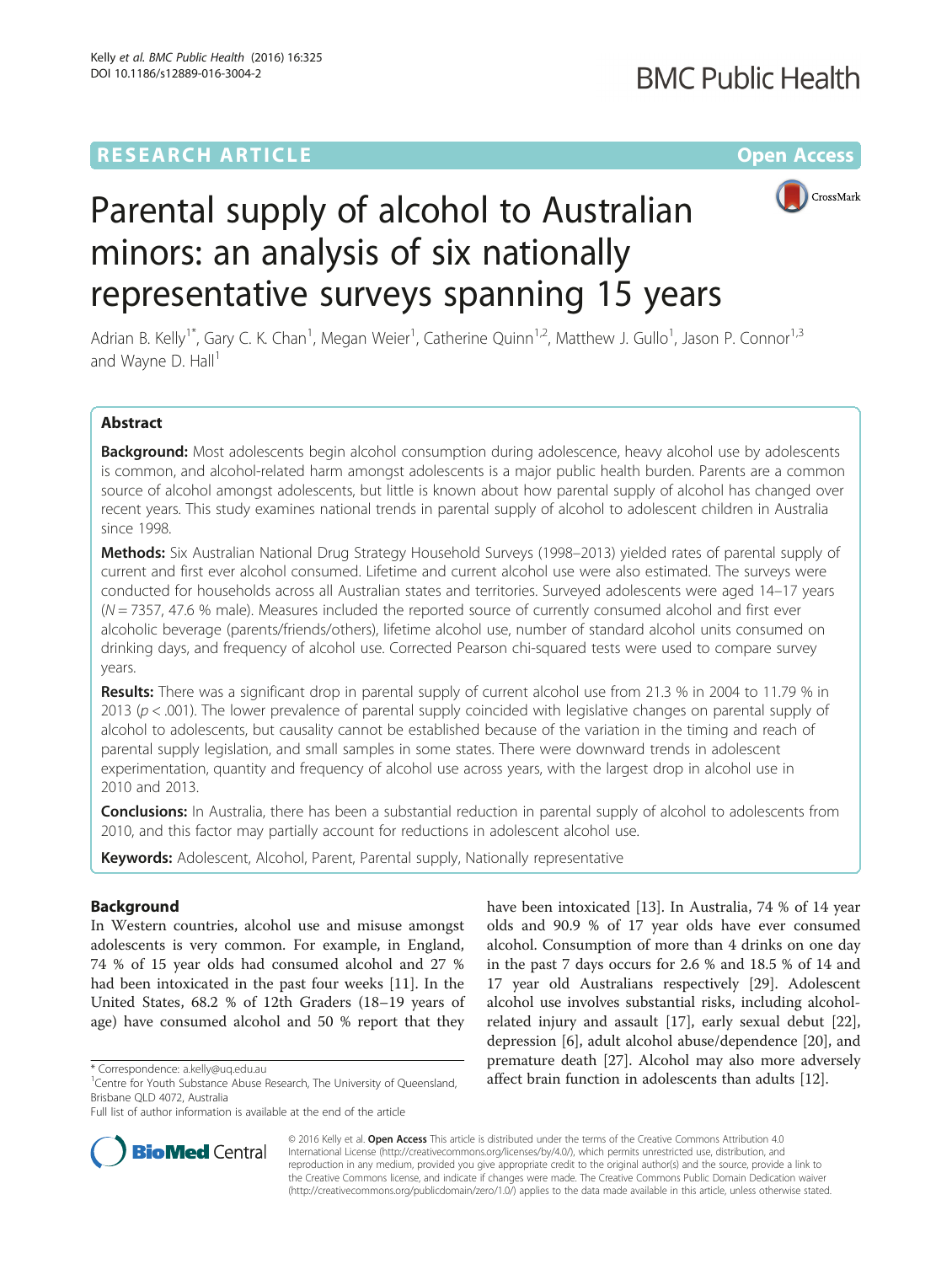In most Western industrialised countries there is no legislated minimum age for alcohol use. Age-related restrictions commonly relate to the purchase of alcohol (e.g., under 21 years of age in the United States, under 18 years of age in Australia and the UK), entry to licensed clubs and other venues, and consumption of alcohol in unlicensed venues or spaces. The high prevalence of alcohol use amongst minors indicates that adolescents frequently obtain alcohol from other sources, most often parents and/or peers [\[10\]](#page-7-0). Around 35-38 % of adolescents in Australia and England report that a parent supplied them with alcohol [\[7](#page-7-0), [28](#page-7-0), [30](#page-7-0)]. While parents frequently cite harm minimization as the rationale for supplying alcohol to their children [[8, 15](#page-7-0)], there is little evidence this practice is protective. A review of 22 cross-sectional and longitudinal studies found that parental supply increased alcohol-related risks and had few, if any, protective effects [\[14](#page-7-0)]. Some Australian research suggests that effects of parental supply on adolescent alcohol use may be significant when alcohol use is unsupervised rather than supervised, but there is insufficient research on the moderating effects of supervision to draw firm conclusions [[14](#page-7-0)]. In response to the high prevalence of adolescent alcohol use/misuse an parental supply of alcohol, national guidelines in Australia and the United Kingdom on alcohol use recommend that people under 18 years of age delay the initiation of alcohol use for as long as possible, and that people under 15 years of age should abstain from any alcohol use [[5, 19\]](#page-7-0). Over the period 2010–2014, a number of Australian states legislated to make it a criminal offence for adults other than parents/guardians or those acting with the permission of parents to provide alcohol to persons under the legal age for alcohol purchase.

The aim of this study was to examine the prevalence of adolescent alcohol use and parental supply of alcohol to adolescents using nationally representative Australian survey data from 1998 to 2013. We focused on adolescents aged 14–17 years of age because these cover the years immediately prior to when alcohol purchase and licensed venue entry is legal in Australia. It is also the period when alcohol use and misuse often escalates [\[16](#page-7-0)]. We also explored the adolescents' reports of who supplied their first ever alcoholic beverage. Parental influences on alcohol use tend to be stronger during early adolescence than for later periods [\[3](#page-6-0)], so parental provision of alcohol at this age may have longer-term significance.

#### Methods

#### Sample

The sample was drawn from tri-annual consecutive National Drug Strategy Household Surveys (NDSHS)

conducted in 1998, 2001, 2004, 20010 and 2013. The NDSHS is conducted in all Australian States and territories, with an overall sample size of over 20,000 at each survey (except for 1998 where  $n = 10,340$ ). For the present study, only data for participants aged 14–17 years of age were analyzed. The sample size for this age group, and demographic statistics, including age, gender, and socioeconomic advantage/disadvantage are presented in Table [1](#page-2-0). There were no statistically significant differences in age and regional composition across the surveys. There were significant differences across the surveys in gender, socio-economic advantage/disadvantage, and country of birth ( $ps < .05$ ). However, the differences were very small (Cramer's  $V = 0.05$  for socioeconomic advantage/disadvantage, 0.06 for country of birth, and 0.04 for gender) and the data were weighted to adjust for these imbalances during survey execution. The response rates for 14–17 year old participants ranged from 46 % to 56 % across surveys (Table [1\)](#page-2-0) and these rates were comparable to other Australian surveys [[29](#page-7-0)].

#### Measures

This was assessed by 'Where do you usually obtain your alcohol now?' The response options were friend or acquaintance brother or sister, parent, spouse or partner, other relative, stole it, purchased it myself from retailer, other and can't recall. Participants were required to mark only one response. Data on the following endorsements were included in this analysis: Friend or acquaintance, Parent, Brother or sister, Other relative and Purchased it myself from retailer.

Assessed by 'Who supplied you with the first glass of alcohol you consumed?' The response categories and format were the same as for Current source of alcohol.

#### Alcohol use

Four dimensions of alcohol use were assessed-lifetime prevalence of trying alcohol, lifetime prevalence of ever consuming a full serve of alcohol, frequency of alcohol use in last 12 months (Weekly/Less than weekly/Ex-drinker/ Non-drinker), and number of standard drinks on a drinking day ('On a day that you have an alcoholic drink, how many standard drinks do you usually have?', Non-current drinker/2 or less/3-4/5 or more). For this age group, the measure of having 5 or more drinks in a drinking day was used as an approximate measure for drinking to intoxication [[4\]](#page-7-0).

Socioeconomic advantage/disadvantage was based on Socioeconomic Indexes for Areas (SEIFA) scores [\[1](#page-6-0)]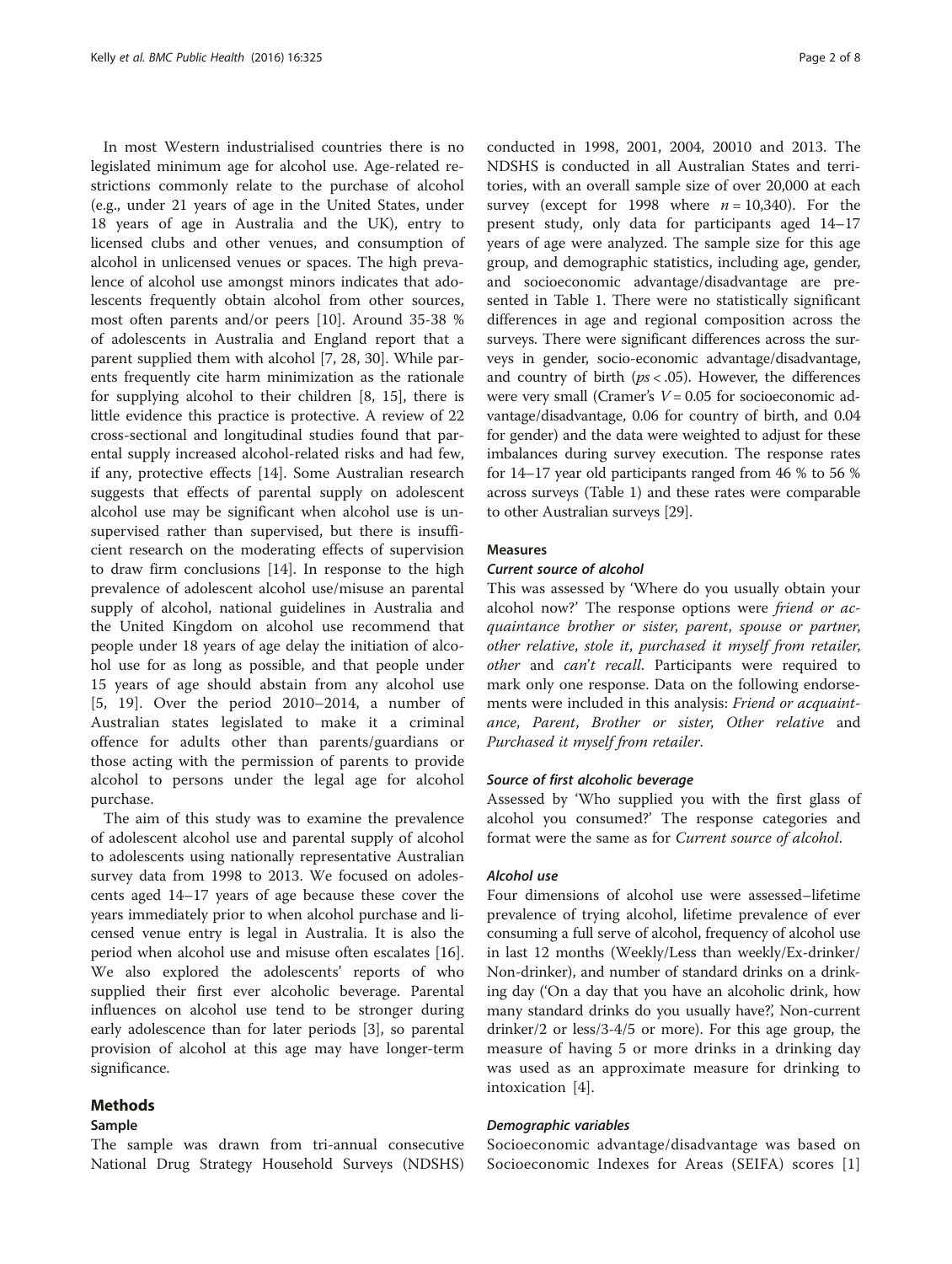<span id="page-2-0"></span>Table 1 Sample characteristics of adolescent participants from 1998 to 2013

|                                                 | 1998       |       | 2001  |       | 2004        |       | 2007  |       | 2010  |       | 2013  |       |
|-------------------------------------------------|------------|-------|-------|-------|-------------|-------|-------|-------|-------|-------|-------|-------|
|                                                 | ${\cal N}$ | $\%$  | N     | $\%$  | $\mathbb N$ | $\%$  | N     | %     | N     | %     | N     | $\%$  |
| Total sample size                               | 10340      |       | 26744 |       | 29445       |       | 23356 |       | 26648 |       | 23855 |       |
| Sample size of the age group 14-17              | 1062       | 10.27 | 1477  | 5.52  | 1852        | 6.29  | 1066  | 4.56  | 1075  | 4.03  | 825   | 3.46  |
| Male                                            | 517        | 48.68 | 718   | 48.61 | 838         | 45.25 | 503   | 47.19 | 501   | 46.6  | 404   | 48.97 |
| Age                                             |            |       |       |       |             |       |       |       |       |       |       |       |
| 14                                              | 269        | 24.48 | 311   | 21.06 | 453         | 24.46 | 247   | 23.17 | 242   | 22.51 | 188   | 22.79 |
| 15                                              | 266        | 25.05 | 366   | 24.78 | 463         | 25.00 | 256   | 24.02 | 275   | 25.58 | 197   | 23.88 |
| 16                                              | 263        | 24.76 | 404   | 27.35 | 469         | 25.32 | 289   | 27.11 | 264   | 24.56 | 224   | 27.15 |
| 17                                              | 273        | 25.72 | 396   | 26.81 | 467         | 25.22 | 274   | 25.7  | 294   | 27.35 | 216   | 26.18 |
| Regionality-living in major cities <sup>a</sup> |            |       |       |       | 1157        | 62.47 | 694   | 65.1  | 676   | 62.88 | 542   | 65.70 |
| Socioeconomic advantage <sup>b</sup>            |            |       |       |       |             |       |       |       |       |       |       |       |
| Least advantaged                                |            |       | 246   | 16.66 | 296         | 15.98 | 171   | 16.09 | 171   | 15.91 | 143   | 17.33 |
| 2nd quintile                                    |            |       | 345   | 23.36 | 357         | 19.28 | 193   | 18.16 | 236   | 21.95 | 158   | 19.15 |
| 3rd quintile                                    |            |       | 234   | 15.84 | 348         | 18.79 | 188   | 17.69 | 185   | 17.21 | 141   | 17.09 |
| 4th quintile                                    |            |       | 228   | 15.44 | 433         | 23.38 | 250   | 23.52 | 226   | 21.02 | 185   | 22.42 |
| Most advantaged                                 |            |       | 424   | 28.71 | 418         | 22.57 | 261   | 24.55 | 257   | 23.91 | 198   | 24.00 |
| Australian born                                 | 933        | 87.85 | 1295  | 87.68 | 1657        | 90.99 | 911   | 89.05 | 936   | 90.00 | 702   | 85.30 |
| Response Rate <sup>c</sup>                      |            | 56    |       | 50    |             | 46    |       | 49    |       | 51    |       | 49    |

<sup>a</sup>The coding for area of residence in Australia was different in 1998 and 2001, and was therefore not comparable. <sup>b</sup>This information was not available in the 1998 survey. <sup>c</sup>This is the overall response rate of the survey

SEIFA scores are based on population census variables related to disadvantage, such as low income, low educational attainment, unemployment, and dwellings without motor vehicles. Regionality was derived from postcode and was coded as "major cities", "inner regional", "outer regional" and "remote and very remote".

#### Procedure

Each NDSHS was approved by the Australian Institute of Health and Welfare Ethics Committee. Access to these survey data by the Centre for Youth Substance Abuse Research was approved by the Australian Social Science Data Archive and by The University of Queensland Human Research Ethics Committee. For each NDSHS, households were randomly selected using a multi-stage stratified design based on statistical local areas [[1\]](#page-6-0), with oversampling for small geographical locations.

National surveys were conducted by an independent research company under the direction of the Australian Institute of Health and Welfare (AIHW). Interviewers were located across Australian States and Territories, and underwent training sessions prior to data collection. Data were predominately obtained through a 'drop and collect' method across the six surveys (60-100 %). Selfcompletion questionnaires were delivered and collected to/from households. Householders were provided with a letter from the Director of the AIHW and brochure describing the study, and the confidentiality and anonymity of participation. Participants were provided with a dedicated free call number that was set up and managed by the Australian Institute of Health and Welfare to deal with respondent concerns and queries, as well as another dedicated free call number managed by the government-appointed survey contractors. Signed consent (from parents/guardians) was only obtained for those under 16 years of age. If participants were 16 years old or older, signed consent was not required, and participants were taken to have given informed consent via letter/brochure scaffolding and completion of the questionnaire. If collection was not possible a pre-paid, pre-addressed envelope was provided and a follow-up reminder telephone call was made.

For the 1998, 2001, 2004 and 2007 surveys, data collection was augmented by face-to-face interviews and/or Computer-Assisted Telephone Interviews. For all methods the respondent was the household member who was aged at least 14 or older (1998–2001) or 12 years or older (2004–2013) next to have a birthday. Signed parent/guardian consent was obtained for persons under 16 years of age. Individual consent was required from respondents over the age of 16 years of age. In cases where questionnaires were not returned or could not be collected, a non-response was recorded. Across all survey years, response rates ranged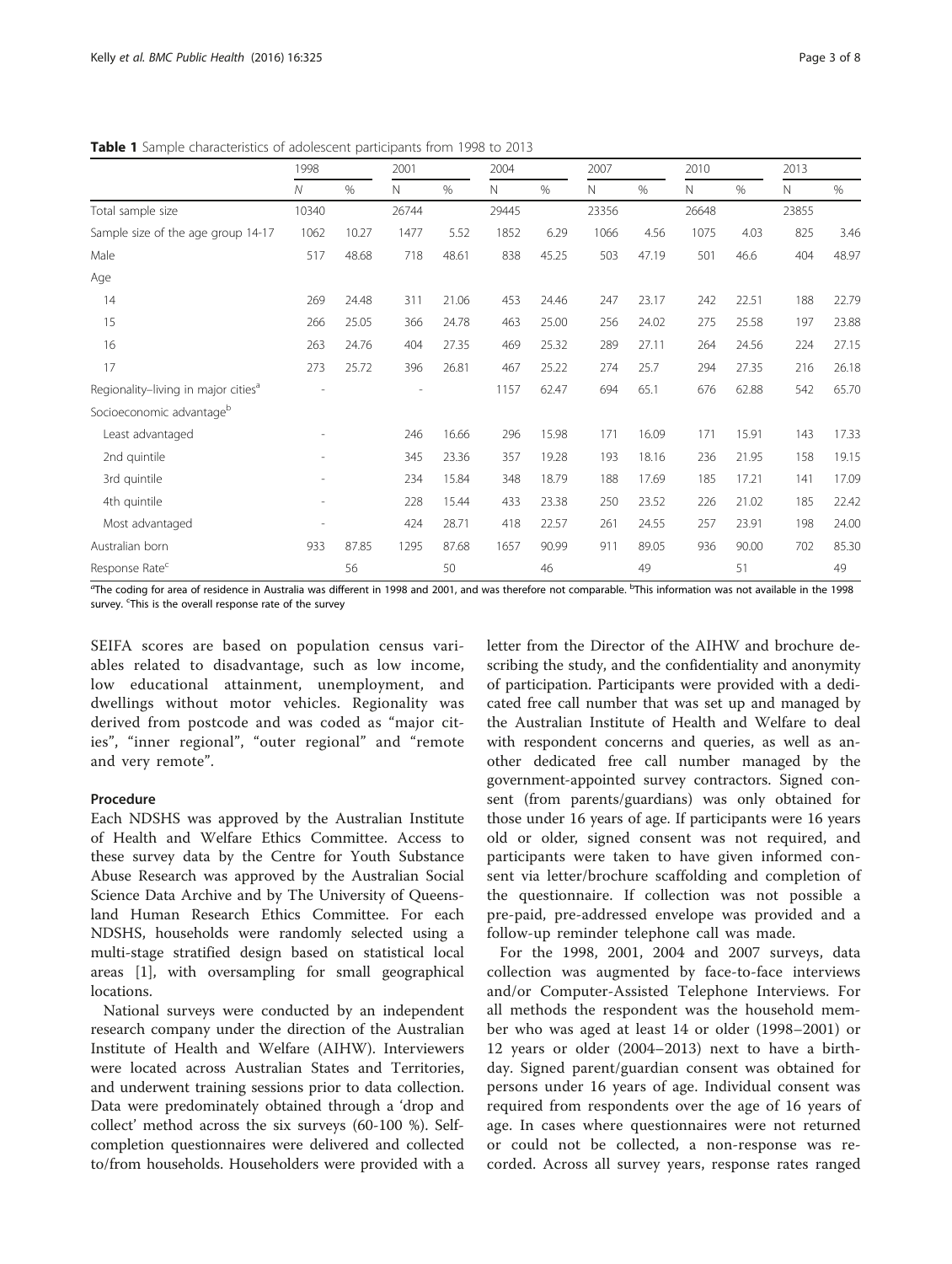from 46-56 % (see Table [1\)](#page-2-0). Further information on design and methods of the NDSHS can be found elsewhere [[2\]](#page-6-0). To address any potential disparity arising from the survey design or its implementation, and to align the samples with the Australian population, weights were applied to the data based on geographic stratum. All analyses were performed in Stata 13 using the svy command to account for the complex survey design [[26\]](#page-7-0). Corrected Pearson chi-squared tests were performed to compare the prevalence statistics across different year of the survey.

#### Results

Over most survey years, friends were the dominant current sources of alcohol (varying from 28.4 % in 1998 to 17.8 % in 2013) and parents the second most prevalent current source of alcohol (14.9 % in 1998 to 22.4 % in 2007). Compared to 1998, parental supply of alcohol increased in a statistically significant fashion from 1998 (14.9 % of the total sample) to 2004 and 2007 (21.3 % and 22.4 % respectively for the total sample) before decreasing to 11.8 % of the total sample in the 2013 survey (see Fig. 1). The overlap of confidence intervals for parental supply in 1998 and 2013 suggested a return to 1998 levels. Friends' supply of alcohol showed a downward trend from 27.9 % in 1998 to 20.2 % in 2013. There was no significant change in the rate of friend's supply of alcohol from 1998 to 2010 but this rate dropped significantly in 2013 (from 24.7 % in 2010 to 17.8 %). There was a large decrease in the rate of (illegal) purchase of alcohol over the six surveys from 11.6 % in 1998 to 0.7 % in 2013 ( $p < .05$ ) (see Table 2). Overall, there was a reduction in the supply of alcohol from friends and

parents from 2007, and reductions in parental supply appeared more substantial than reductions in supply by friends over this period.

Adolescents reported that friends and parents were the sources of their first alcohol beverage, with very similar prevalence rates from 1998 to 2007 (range 24.3 % to 27.9 %). Siblings and other sources were comparatively rare as a source of first alcoholic beverage. In 2010 and 2013 there was a substantial and significant drop ( $p < .05$ ) in the proportion of adolescents reporting that parents supplied their first alcoholic beverage–from 24.3 % in 2007 to 15.0 % and 13.9 % in 2010 and 2013 respectively (see Fig. [2\)](#page-4-0). There was no evidence that the decrease in parental supply was compensated for by another source of first alcoholic beverage. Friends as the source of first alcoholic beverage did not differ between 2010 and previous surveys (around a quarter of the sample across years), and there was a significant drop in this rate in 2013 (from 25.4 % in 2010 to 20.2 %,  $p = .020$ ). The rate of obtaining the first alcoholic beverage from siblings did not differ in 2010 compared to previous surveys but there was a significant drop in this rate in 2013 (from 3.09 % to 1.45 %,  $p = .024$ ). There was no meaningful change in the prevalence of obtaining alcohol from other relatives and retail outlets.

Corresponding trends in self-reported alcohol use are presented in Fig. [3.](#page-4-0) There were substantial decreases in lifetime alcohol use (ever tried any, ever had a full serve, see Fig. [3](#page-4-0)). From 1998 to 2007, the prevalence of ever tried alcohol was 87-90 %. This dropped statistically significantly in 2010 (79.3 %) and 2013 (67.8 %). There were significant and substantial drops in lifetime prevalence rates for having had a

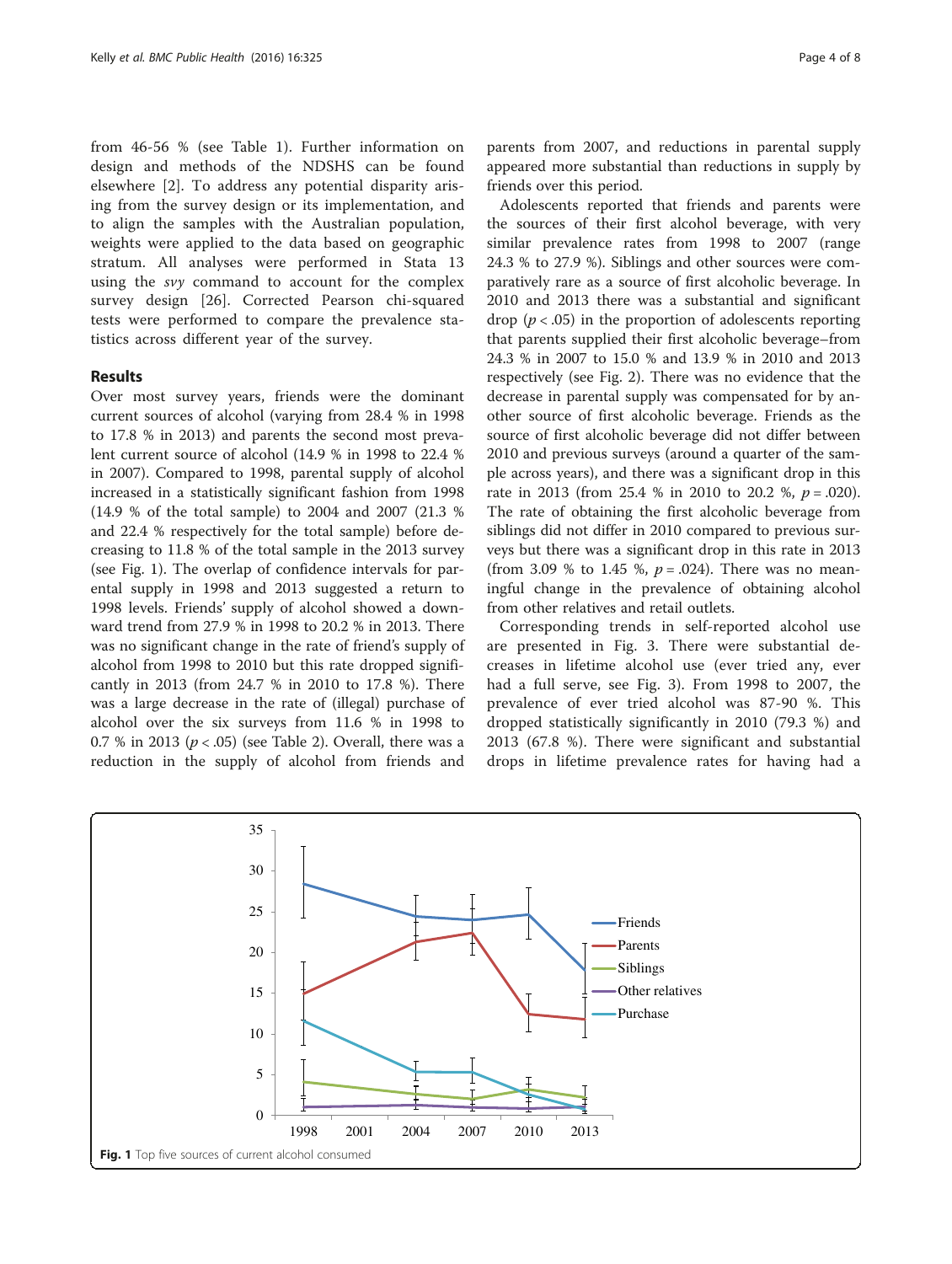<span id="page-4-0"></span>

full serve of alcohol from 70.1 % in 1998 to 44.4 % in 2013 ( $p < .05$ ). The frequency of alcohol use also dropped significantly and substantially between 1998 and 2013 (Fig. [4](#page-5-0)). In particular, the prevalence of weekly drinking decreased from 20.7 % to 5.1 % in this period. This decrease was accompanied by a significant drop in the rate of heavy drinking, defined as having 5 or more drinks in a day, which dropped from 32.1 % in 1998 to 14.4 % in 2013 (Fig. [5](#page-5-0)).

A supplementary analysis was performed to examine changes in parental supply of alcohol through logistic regression. Whether the adolescent obtained alcohol from the parent was regressed on survey year, controlling for age, gender and birthplace. Results from this analysis indicated that compared to 2004, adolescents in 2010 and 2013 were significantly less likely to obtain alcohol from parents (OR = 0.50,  $p < .001$  for 2010 and OR = 0.49,  $p < .001$  for 2013).

#### **Discussion**

The present study used data from nationally representative surveys across 15 years to describe reductions in adolescent (aged 14 to 17) reports of supply of current alcohol by parent and friends' since 2007. There was also an approximate halving of the rates at which adolescents reported parental supply of their first alcoholic beverage (26.5 % for 1998 participants compared to 13.9 % for 2013 participants). There were reductions in the rates of friends' supply of alcohol in the 2013 surveys (both first ever alcoholic beverage and currently consumed alcohol), and there were reductions in the self-reported rates of purchasing alcohol. There were downward trends in most measures of alcohol use, with reductions falling to below 1998 rates in 2010. The rates of heavy alcohol use also fell to below 1998 rates from 2004 onwards. These results are good news for stakeholders in adolescent health.

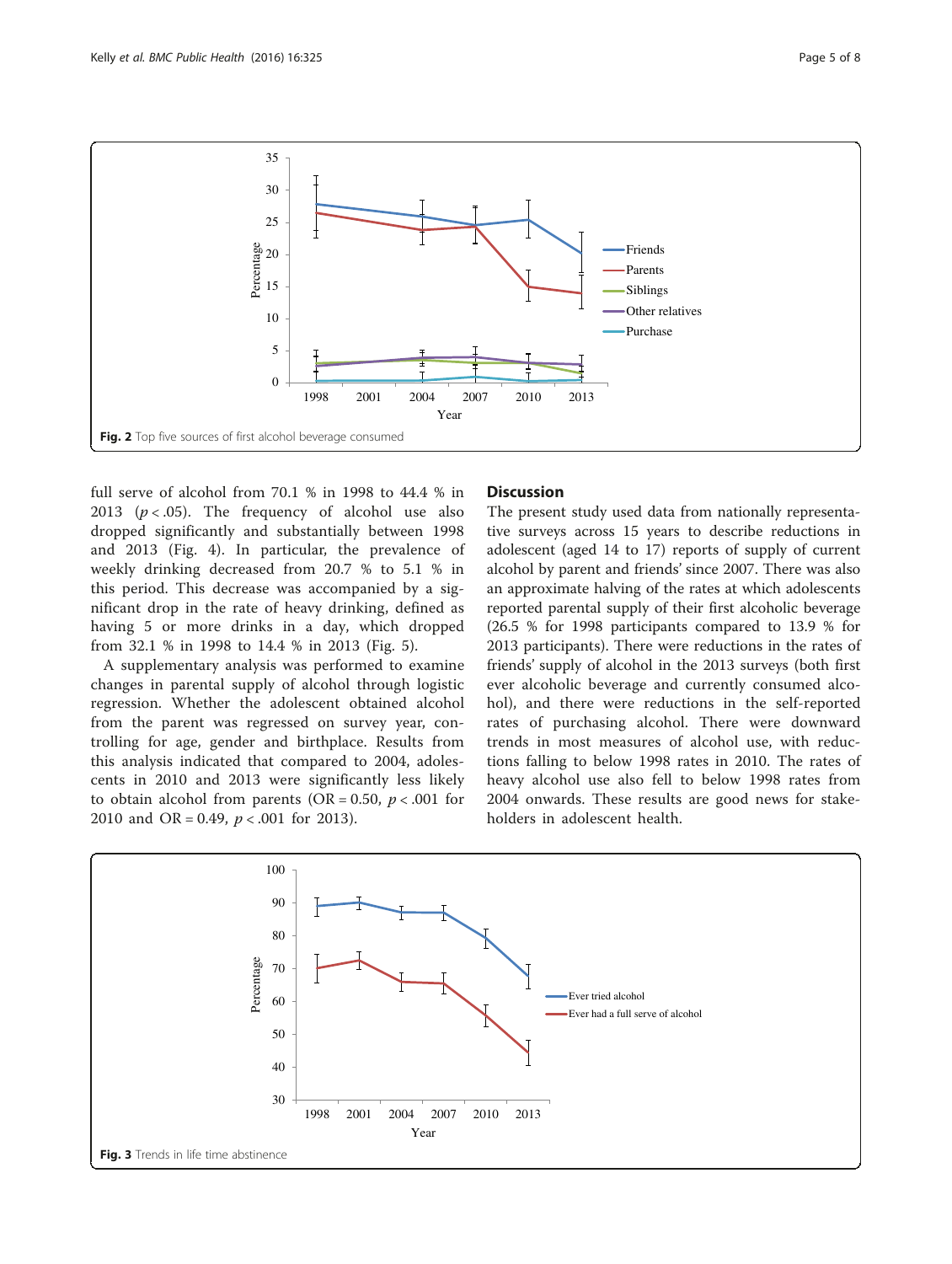<span id="page-5-0"></span>

The causal role of legislative and other interventions is impossible to determine from survey data. Results do point to several feasible links between alcohol supply sources and adolescent alcohol use. From 2007, reductions in parental supply of alcohol coincided with reductions in two of the three indices of adolescent alcohol use (weekly alcohol use and lifetime abstinence). This was also the case for heavy alcohol use but it was clear that heavy alcohol use was on a strong downward trend prior for the surveys prior to 2007. These findings are consistent with the possibility that parental supply rates may have a stronger impact on the initiation of alcohol use than on heavy alcohol use, and that other factors are likely to have contributed to reductions in heavy alcohol use. The findings in relation to changes in alcohol use



are consistent with other Australian research that parental supply increases rather than decreases alcohol consumption [\[14](#page-7-0)]. It is also in line with Australian and American longitudinal research showing that adultsupervision of adolescent alcohol use is associated with increased alcohol use and alcohol-related harms [\[18\]](#page-7-0).

Our findings suggested that the decrease in parental supply was not compensated for by other sources of alcohol. Over 2010 and 2013, there was no corresponding increases in rates of obtaining alcohol from these other sources. Rather, the results indicated a general reduction in adolescent alcohol use, which is consistent with downward trends in their major potential sources of alcohol. Our findings are also consistent with the possibility that cultural changes in adolescent alcohol use in Australia have reduced pressure on parents to provide alcohol, at least in the early phases of alcohol use. Further research is needed on changing attitudes towards alcohol use, alcohol misuse and health enhancement and risk amongst young Australians.

There is a need for further research on the impact of legislative changes with respect to supply of alcohol to people under 18 years of age (minors). In Australia, there has been considerable variability in the timing and nature of legislative changes on parental supply across Australian States and Territories. In the Australian Capital Territory (ACT), Western Australia (WA) and South Australia (SA), secondary supply of alcohol consumed in private residences is unregulated [[21\]](#page-7-0). It is an offence for an individual other than a parent or guardian or authorized person to supply alcohol to a minor on private premises in New South Wales (NSW, introduced 2007), Northern Territory (NT, introduced 2011), Queensland (QLD, introduced 2009), Tasmania (TAS, introduced 2009) and Victoria (VIC, introduced 2011) [[21\]](#page-7-0). Of the five Australian jurisdictions that have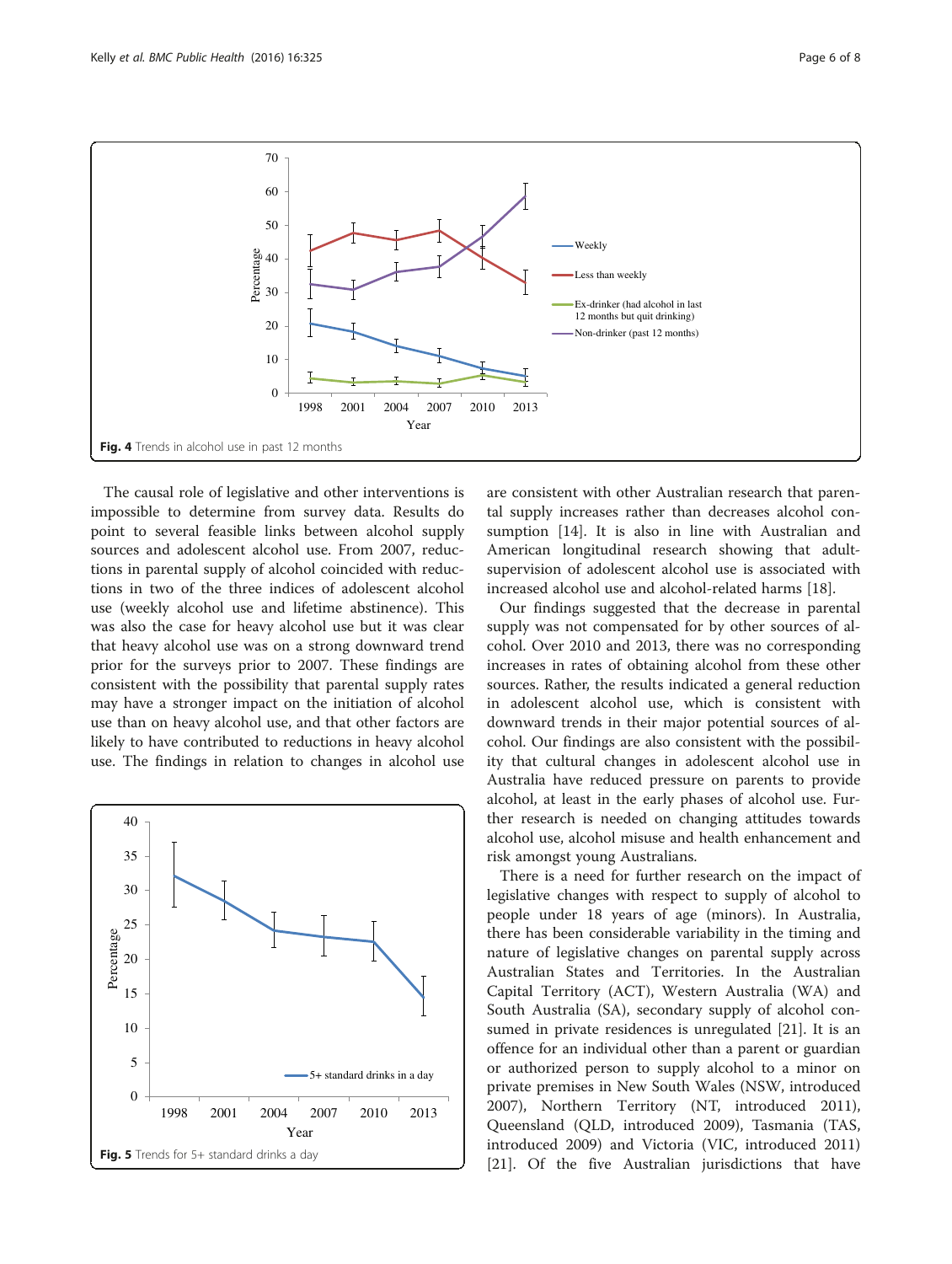<span id="page-6-0"></span>secondary supply legislation, three (NT, QLD and TAS) have legislated that alcohol consumption by a minor needs to be supervised by the responsible parent or guardian who supplied the alcohol [[21\]](#page-7-0). There are two basic challenges in exploring links between the passage of parental supply legislation and adolescent alcohol use. First, there is considerable variation in the timing, extent and content of parental supply legislation between different states and territories. Second, it is unclear to what extent governments have been effective in getting public health messages across to parents about supplying alcohol. A national prevention trial targeting parental supply is currently underway in Australia [[24\]](#page-7-0) and should provide clearer evidence on the impact of reduced availability of alcohol on adolescent alcohol use.

Despite its nationally representative nature and the coincidence of reduced parental supply of alcohol and some measures of adolescent alcohol use, the crosssectional data preclude strong inferences about causal factors. Parental supply may have reduced adolescent alcohol use, or parents may have experienced less pressure to supply alcohol to their adolescent children, or the two factors may be epiphenomenal to other cultural changes in adolescent health behavior. The present study did not control for the density of liquor outlets, which is a known associate of adolescent alcohol use [\[23](#page-7-0)]. There were also a range of other potential parental influences on adolescent alcohol use which were not assessed, including parents' own alcohol use, general discipline, and parent–child relationship quality [\[25](#page-7-0)]. We could not examine parental supply of alcohol in supervised versus unsupervised settings, which is associated with variation in risky adolescent alcohol use [\[9](#page-7-0)]. The surveys depend on the reliability of adolescent reports and while there were changes to data collection methods that coincide with reductions in parental supply, this downward trend was consistent with findings in representative school surveys of adolescent alcohol use [\[29](#page-7-0)]. The same conclusion was also reached from comparisons between the drop-and-collect subsamples in 2007, and 2010 and 2013 (which only used drop-and-collect surveys).

#### Conclusion

In Australia there have been recent reductions in the rates of parental supply of alcohol to adolescents. It remains unclear to what extent legislative changes in parental supply and broader cultural changes were responsible for reductions in parental supply and adolescent alcohol use.

#### Ethics approval and consent to participate

The surveys were approved by the Australian Institute of Health and Welfare Ethics Committee. Access to these

survey data by the Centre for Youth Substance Abuse Research was approved by the Australian Social Science Data Archive and by The University of Queensland Human Research Ethics Committee. Signed parental consent was obtained for adolescents under 16 years of age. If participants were 16 years old or older, signed consent was not required, and participants were taken to have given informed consent via letter/brochure scaffolding and completion of the questionnaire.

#### Consent for publication

Not applicable.

#### Availability of data and materials

The datasets on which these findings are available through the Australian Institute of Health and Welfare.

#### Abbreviations

ACT: Australian Capital Territory; NDSHS: national drug strategy household survey; NSW: New South Wales; NT: Northern Territory; QLD: Queensland; SA: South Australia; TAS: Tasmania; VIC: Victoria; WA: Western Australia.

#### Competing interests

The authors declare that they have no competing interests.

#### Authors' contributions

ABK drafted the manuscript. GCKC completed the key analyses and drafted tables and figures. MW and CQ managed the databases and data coding, and provided input and feedback on the results section. MJG provided feedback on the analysis and results and commented on the final draft. JPC assisted with the writing of sections relating to Australian alcohol policy and provided feedback on the manuscript. WDH provided feedback on the manuscript and revised it for important intellectual content. All authors read and approved the final manuscript.

#### Funding

Data analysis was supported by Australian Research Council Discovery Project DP130102015 to Adrian B. Kelly and Jason P. Connor. Jason P. Connor is supported by a National Health and Medical Research Council (NHMRC) of Australia Career Development Fellowship (APP1031909). Matthew J. Gullo is supported by a NHMRC of Australia Early Career Fellowship (APP1036365). The authors acknowledge the Australian Institute of Health and Welfare and the Australian Data Archive as the source of the NDSHS. The authors thank Professor Ross McD. Young for review and comments on an earlier draft of this manuscript. The Centre for Youth Substance Abuse Research receives core funding for its research from the Graeme Wood Foundation.

#### Author details

<sup>1</sup> Centre for Youth Substance Abuse Research, The University of Queensland Brisbane QLD 4072, Australia. <sup>2</sup> Centre for Youth Substance Abuse Research Queensland University of Technology, Brisbane, Australia. <sup>3</sup>School of Medicine, The University of Queensland, Brisbane, Australia.

#### Received: 15 September 2015 Accepted: 6 April 2016 Published online: 14 April 2016

#### References

- 1. ABS. Socio-economic indices for areas. Canberra: Australian Bureau of Statistics; 2009. Retrieved from [http://www.abs.gov.au/AUSSTATS/abs@.nsf/](http://www.abs.gov.au/AUSSTATS/abs@.nsf/webpages/statistics?opendocument) [webpages/statistics?opendocument](http://www.abs.gov.au/AUSSTATS/abs@.nsf/webpages/statistics?opendocument).
- 2. Australian\_Institute\_of\_Health\_and\_Welfare. National Drug Strategy Household Survey Detailed Report: 2013. Canberra: Australian Institute of Health and Welfare; 2014.
- 3. Capaldi DM, Stoolmiller M, Kim HK, Yoerger K. Growth in alcohol use in at-risk adolescent boys: Two-part random effects prediction models. Drug Alcohol Depend. 2009;105(1–2):109–17.